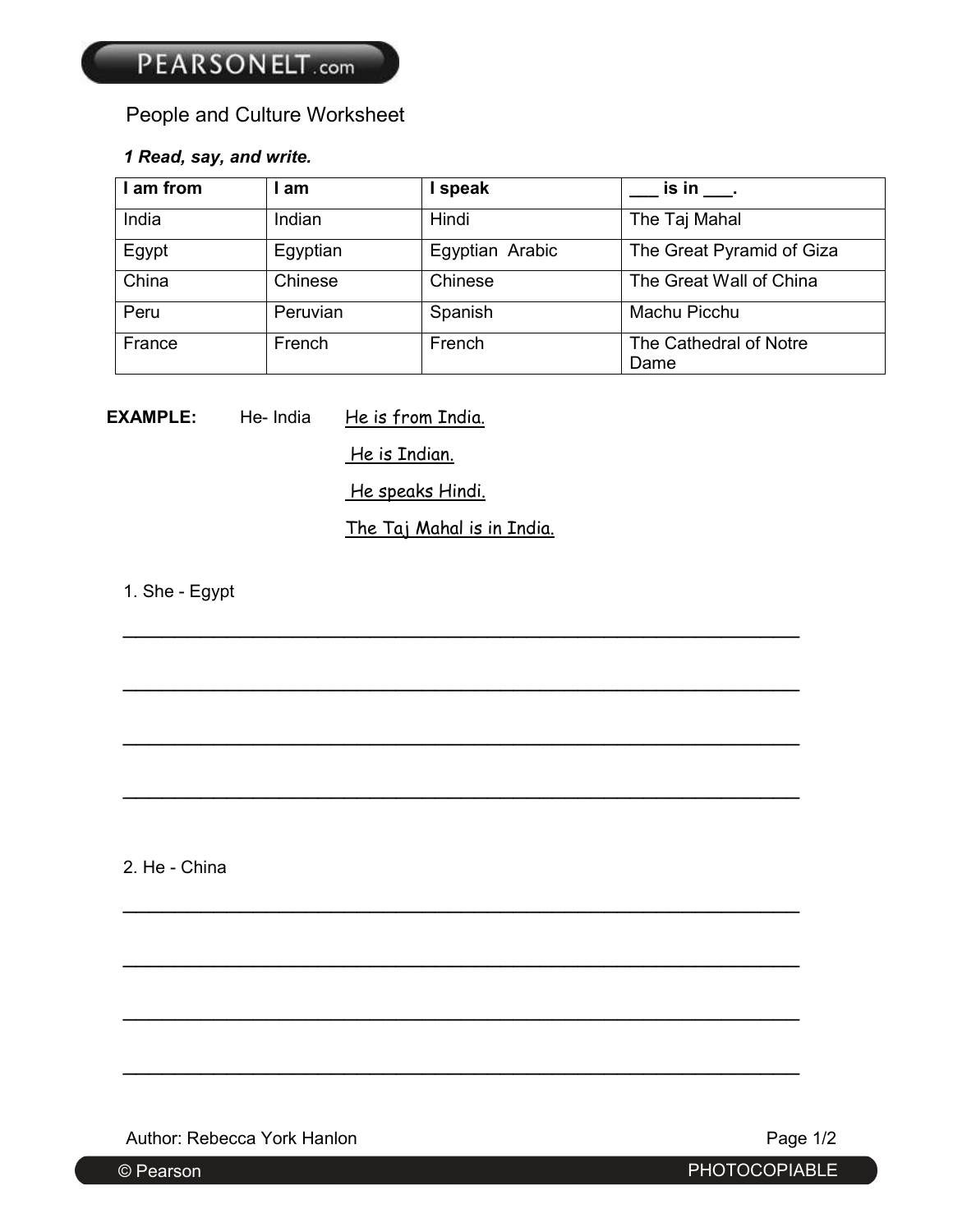# PEARSONELT.com

# People and Culture Worksheet

3. They - Peru

2 Fill in and write.

| What about you? |  |
|-----------------|--|
|                 |  |
|                 |  |
|                 |  |
|                 |  |
|                 |  |

Author: Rebecca York Hanlon

Page 2/2

© Pearson

PHOTOCOPIABLE